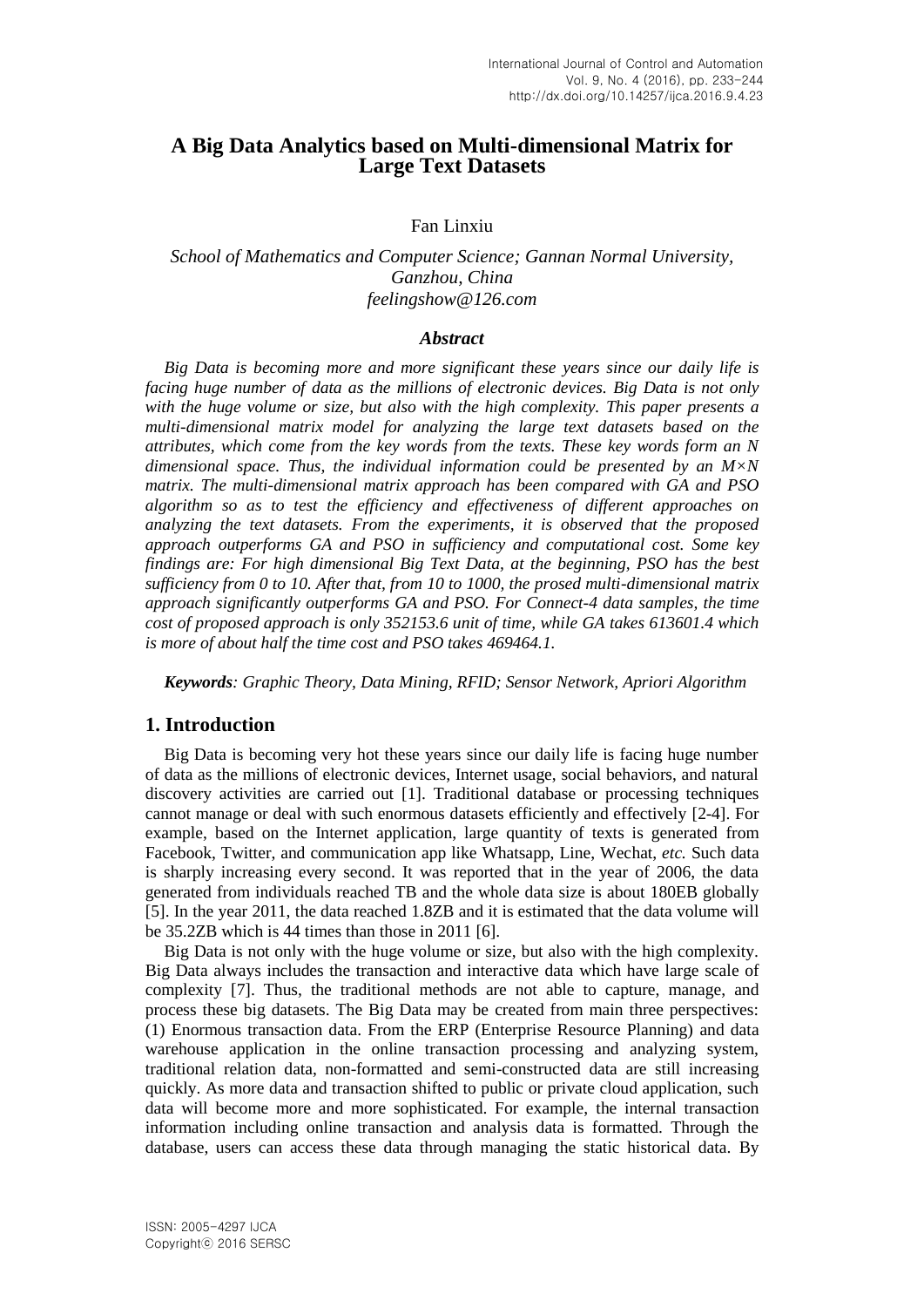means of that, what happened in the past could be explored using some analytics approaches. (2) Massive interactive data. These data come from great myriad of social media such as Facebook, Twitter, LinkedIn and mobile communication Apps [2]. Such data include the call detail records, equipment and sensor information, GPS and location mapping data, manage file transfer protocol and its huge figure/image files, web texts and click stream data, e-mails, and so on. By full use of such data, we can predict what will be happened in the near future. (3) Big Data processing. Light databases are used for receiving the data from various clients. After that, all the data will be transferred to a central huge distributed database or storage sets [6]. The distributed database is able to query and classify the enormous data so that general analysis on the data could be achieved. Meanwhile, using the data mining technology, advanced usage of the data could also be realized. For example, YunTale is a new distributed database which are based on the traditional database technique twining with NoSQL [8-9]. It is able to build up a PB database to manage the huge datasets through cooperating hundreds of distributed storage devices.

As the US government announced a plan on 29 March 2012 that 0.2 billion US dollars will be invested for promoting the Big Data related industry which made a "Big Data Strategy" in the whole nation [10]. Thus, Big Data has been widely studied, investigated, and implemented worldwide. Text-based Big Data is one of the hottest topics since the Internet applications are used daily by large quantity of people globally. Elder et al discussed the text mining using the statistical analysis for non-structured text data applications from the view of practical aspects [11]. For dealing with the family psychology, Atkins *et al* analyzed the text data applying a coding system, which quantifies the text data [12, 13] described a process of building statistical models of the Slovak language with large vocabulary trained on the text data gathered mainly from Internet sources with several smoothing techniques for different sizes of vocabulary have been used in order to obtain an optimal model of the Slovak language.

Besides all the efforts, there are still some research gaps need to fulfill. Firstly, the traditional statistics methods are still time-consuming. Simple analysis of frequency and deviations are inadequate for advanced decision-makings [14]. Secondly, the texts datasets are with very diversity. Data mining approaches such as decision tree and neural network are basic for extracting the information and knowledge from large number of texts [15-18]. Additionally, when face enormous text datasets, it is over the computational time when getting the results. This paper presents a multi-dimensional matrix model for analyzing the large text datasets. This Big text Data analytics is based on the attributes, which come from the key words from the texts. These key words form an N dimensional space. Thus, the individual information could be presented by an  $M \times N$ matrix.

The rest of this paper is as follows. Section 2 presents the problem description which is based on the online questionnaire system. Section 3 illustrates the characteristics of the defined multi-dimensional matrix and its application with hypergraph. Section 4 reports on the experiments on graphical texts by applying the multi-dimensional matrix. Conclusions and future work are presented in Section 5.

# **2. Problem Description**

The description of problem is based on the attributes which are related to the questions and key words from the online questionnaire. The attribute values are related to the options and key attitude. Each attribute is defined as a dimension in a space. Thus, a N dimensional space could be formed. Each surveyor uses a  $M \times N$ matrix (M is the maximum number of options). Each option in a dimension is an element, which could be a vector or a matrix. When it is selected, '1' is presented. Otherwise, '0' is presented. Each surveyor's information may include N elements so that all the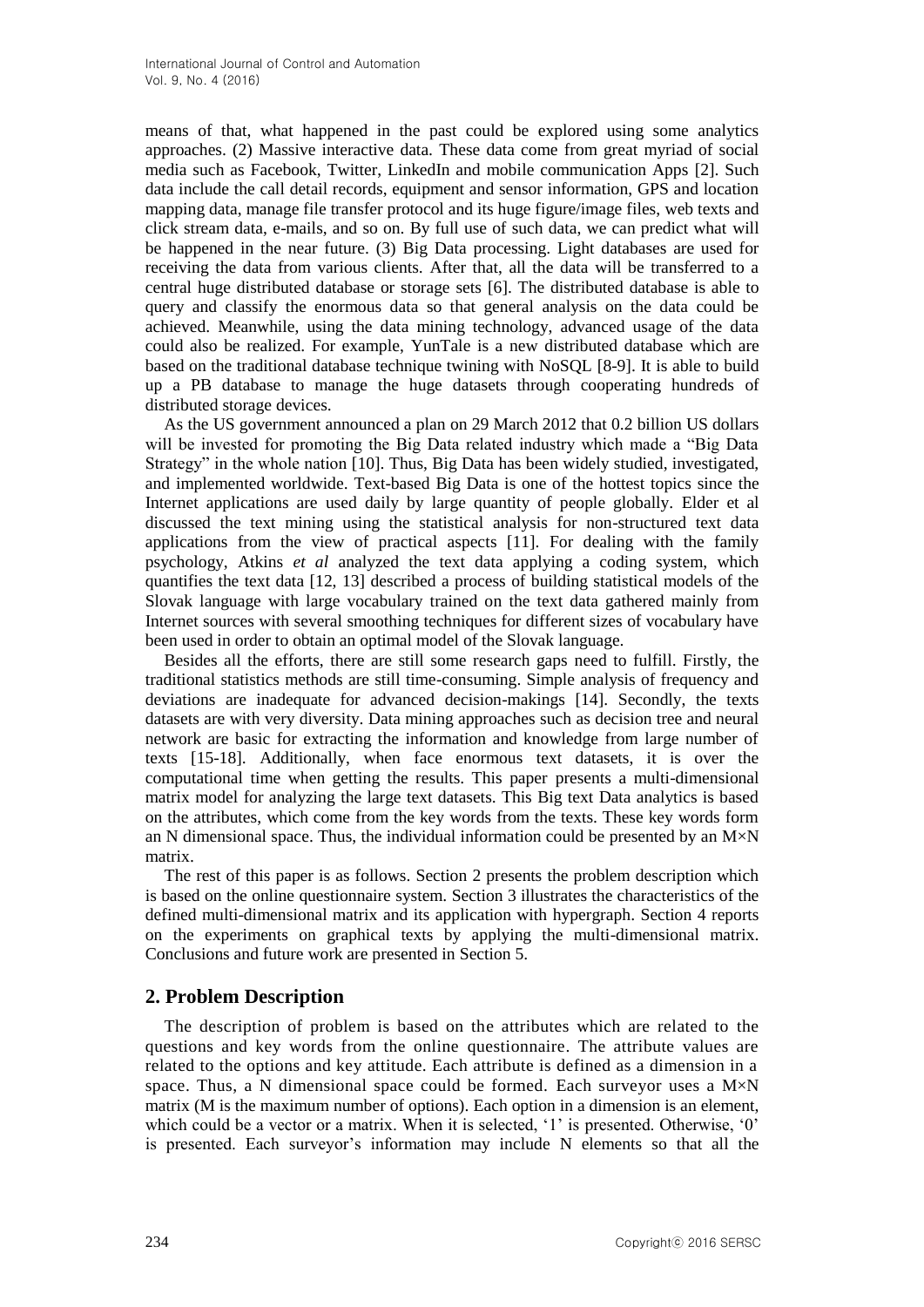Options | Type 1 | Type 2 | Type 3 A 0 1 0 0 1 0 0 0 0 0 0 B 1 0 0 1 0 0 0 0 0 0 0 C 0 1 1 0 0 0 0 0 0 0 0 D 0 0 0 0 0 0 1 0 0 0 0 0 E 0 1 0 0 0 0 1 0 0 0 0 F 0 0 0 0 0 0 0 1 0 0 0 G |0 |0 |0 |0 |0 |0 |0 |0 |0 |0 |1 H |0 |0 |0 |0 |0 |0 |0 |0 |0 |0 |0 |1 |0  $I \t 0 \t 0 \t 0 \t 0 \t 0 \t 0 \t 0 \t 0 \t 1 \t 0 \t 0$ 

questionnaires with the feedback from the surveyors could be collected.

**Table 1. Demonstrative Examples**

A demonstrative example is presented in Table 1 for illustrating the problems. There are three types of questionnaires and the selected options are marked with '1'. Type 1 is single choice. Type 2 is multiply choices and Type 3 is sequencing questions. The option for type 1 is 'B'; type 2 is 'ACE' which should be presented by a vector and type 3 is 'CBADEFIHG' which needs increasing of the dimension with a matrix. Assume that there are N questions whose information could be used by a  $M \times N_1$  matrix ( $N_1 \ge N$ ). K surveyor's N questions' information could be presented by K  $M \times N_1$  matrix. The data from different data sources could be converted and presented. After forming several multi-dimensional matrix, the data could be integrated. The data integration combines all the rectangles so as to form an nD matrix according to some rules. The nD matrix is presented as Figure 1.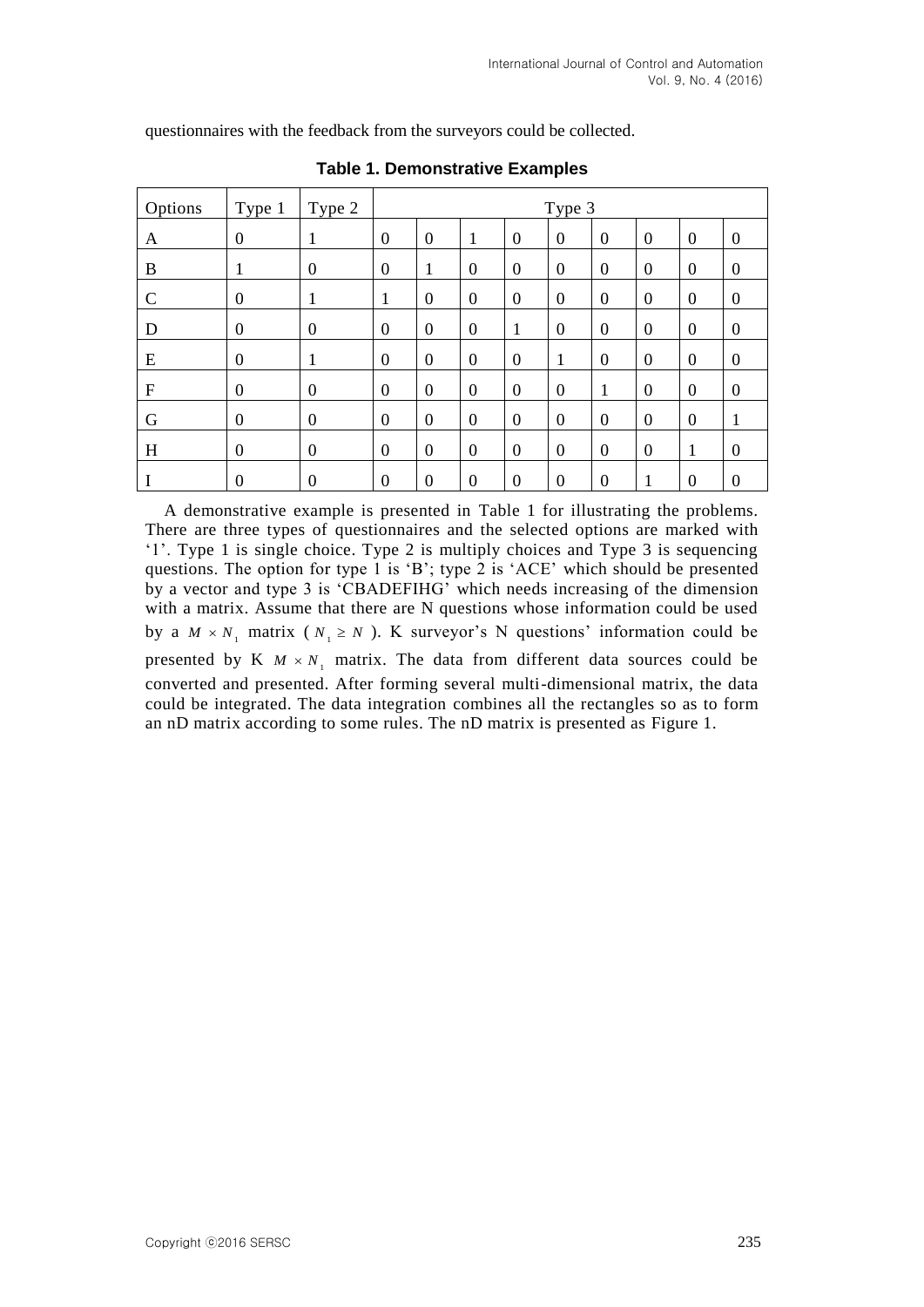

#### **Figure 1. Principle of Multi-dimensional Matrix Model**

From Figure 1, the multi-dimensional matrix model has three axis, which are questions, options, and number of surveyors. Questions axis takes a question and a key word as a unit, which is associated with the width of rectangle. The axis of surveyor amount takes each individual as a unit, which is associated with the height of rectangle. The option axis will be  $A \sim F$ , which is the quantity of options from questionnaires. It is associated with the thickness of the rectangle. For the information extraction, each section plane of height could get the information about each questionnaire or surveyor. While, each section plane of width may obtain the each option or each attribute information. From different sections, the multidimensional matrix can be extended by calculating or operating the section plane.

### **3. Multi-dimensional Matrix and its Applications**

#### **3.1. Several Definitions**

There are several definitions when summarizing its characteristics.

**Definition 1:** 3D matrix. Define a 3D matrix is consisted by  $n \times p \times q$  three dimensional array, where *n* presents the layers' amount.  $p \times q$  implies that each layer is a  $p \times q$  matrix.  $X_{i,j,k}$  is a *i* row and *j* column in layer *k* of a 3D matrix  $X \cdot n$ ,  $p$ ,  $q$  indicates the height, thickness, and width of the 3D matrix. Relating to the demonstrative example mentioned previously, the height *n* presents the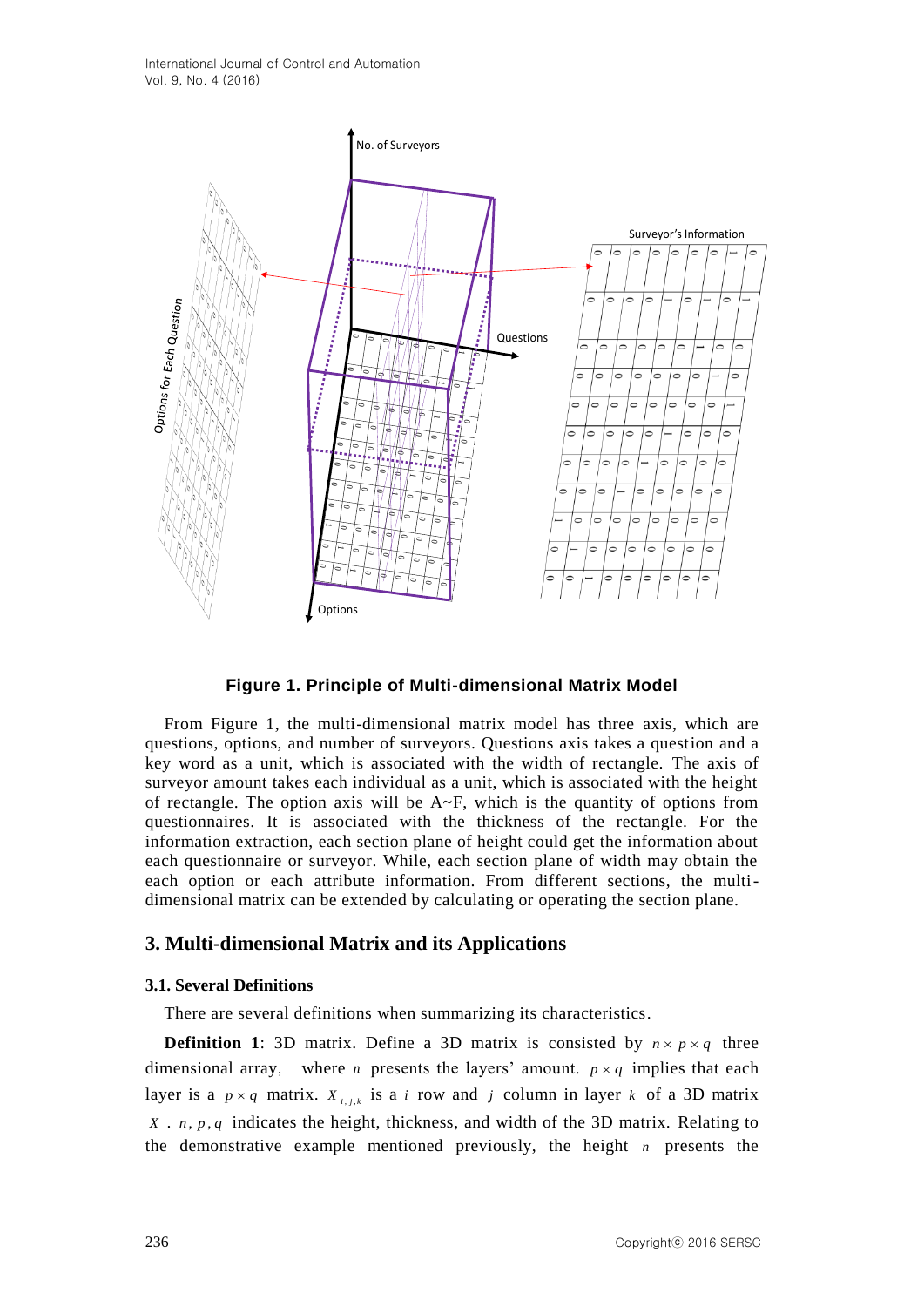surveyor's quantity, thickness  $p$  means the maximum number of options in a question. Width  $q$  indicates the attributes (questions).

**Definition 2**: M-matrix. M-matrix is a specific matrix where some elements are '1' and others are '0'. If all the elements are '1', the  $n \times p \times q$  matrix is M<sup>(1)</sup> matrix. And  $M^{(0)}$ -matrix means all the elements are '0'.

**Definition 3:** Left Multiplication. Assume that A is a  $r \times p$  matrix, X is a  $n \times p \times q$  matrix. The left multiplication of A and X is carried out through A left multiple the matrix in each layer in  $X$ . Then, the  $n$  resulted matrix is sequenced by the order from  $X$ . The dimension is defined as  $Y = A X$ .  $n \times r \times q$   $r \times p$   $n \times p \times q$  $\times r \times q$   $r \times p$   $n \times p \times q$ 

$$
Y_{i,j,k} = \sum_{s=1}^{p} a_{i,s} x_{s,j,k}
$$
 (1)

When A is a  $1 \times p$  vector, X is a  $n \times p \times q$  matrix. Quadratic AXA' is a n dimensional vector:

$$
AXA' = (AX_1A' - AX_2A' - ... - AX_nA')
$$
  
= 
$$
(\sum_{i=1}^{p} \sum_{j=1}^{p} x_{i,j,1}a_i a_j - \sum_{i=1}^{p} \sum_{j=1}^{p} x_{i,j,2}a_i a_j - ... - \sum_{i=1}^{p} \sum_{j=1}^{p} x_{i,j,n}a_i a_j)
$$
 (2)

**Definition 4:** [] multiplication. Assume that A is a  $m \times n$  matrix, X is a  $n \times p \times q$  matrix.  $Y = [A][X]$  means A multiple each layer in X :

$$
y_{i,j,s} = \sum_{k=1}^{n} a_{s,k} x_{i,j,k}
$$
 with the dimension 
$$
\sum_{m \times p \times q} = [A][X]
$$
.

According to the definition 4, we can get the following operations:  $(g, g_1, g_2)$  are numbers like integer or float)

- (1)  $[\lambda A][X] = [A][\lambda X] = \lambda [A][X]$
- (2)  $[A + B][X] = [A][X] + [B][X]$
- $(3) [A][X] = [X][A']$

*n*

- $(4) [AB][X] = [A][[B][X]]$
- (5)  $(g_1 + g_2)X = g_1X + g_2X$
- (6)  $g(X + A) = gX + gA$
- $(7)$   $g_1(g_2 X) = (g_1 g_2) X$

**Definition 5.** Multiplication of multi-dimensional matrix. Let  $A = [a_{i,j,k}]_{p,q,r}$ ,  $B = [a_{i,k,l}]_{q,r,s}$ ,  $C = [c_{i,j,l}]_{p,q,s}$ ,  $D = [d_{i,k,l}]_{p,r,s}$  where

$$
c_{i,j,l} = \sum_{k=1}^{r} a_{i,j,k} b_{j,k,l} \quad i = 1, 2, ..., p; j = 1, 2, ..., q; l = 1, 2, ..., s
$$
\n(3)

(3)  

$$
d_{i,k,l} = \sum_{j=1}^{q} a_{i,j,k} b_{j,k,l} \quad i = 1, 2, ..., p; k = 1, 2, ..., r; l = 1, 2, ..., s
$$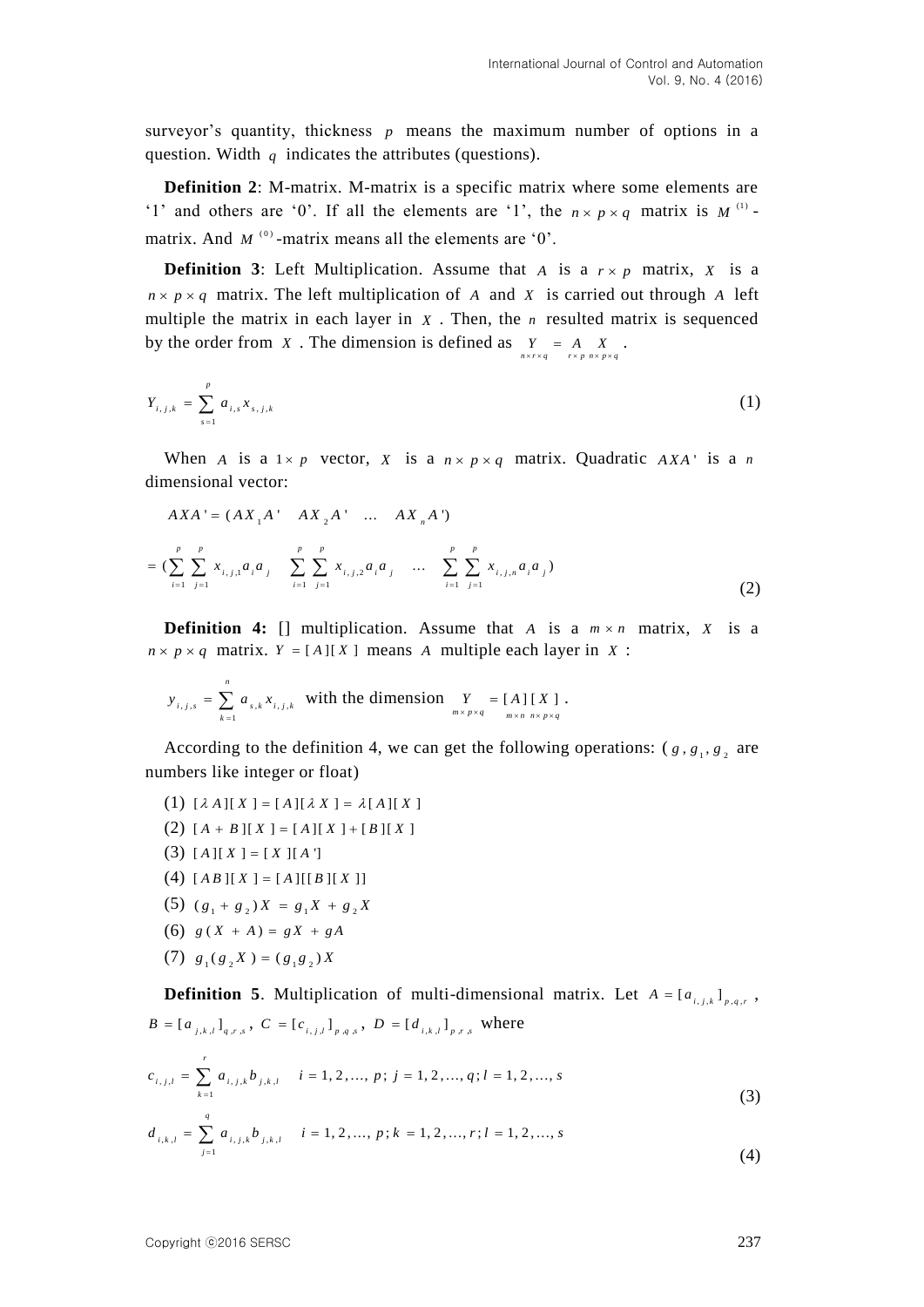- (3) is the R-M operation of A and B, which expressed as  $C = A_{*RM} B$ .
- (4) is the L-M operation of A and B, which expressed as  $D = A_{\epsilon_{LM}} B$ .

#### **3.2. Characteristics of Multi-dimensional Matrix**

According to the above definitions, the characteristics of multi-dimensional matrix could be based on the real-life significance and requirements of the text analysis from Big Data. Such characteristics could be expressed as follows.

Firstly, each matrix of cross section of the multi-dimensional presents all the information of the questions in the questionnaires.

Secondly, each vertical section is a matrix, presenting all the information of each question.

Thirdly, based on the left multiplication (definition 3), the weight of each question could be determined. Thus, the multi-dimensional matrix could be converted to traditional matrix operations.

For example, when the left multiplication of  $A_{1\times p}$  and  $X_{n\times p\times q}$  is carried out, where sector  $\vec{A}$  is the weight of questions,  $\vec{X}$  is the multi-dimensional matrix. After the multiplication, a  $n \times q$  matrix will be generated, in where each row presents the information of a surveyor and each column presents the importance after calculating the weights.

$$
Y = AX = (5, 1, 0)
$$
\n
$$
\begin{bmatrix}\n1 - \rho - \rho - 1 \\
\rho - 1 - 1 - \rho \\
\rho - \rho - \rho - \rho \\
\sigma - \rho - \rho - \rho \\
\sigma - \rho - \rho - \rho \\
\sigma - \rho - \rho - \rho \\
1 - 1 - \rho - \rho \\
\sigma - \rho - \rho - \rho \\
\sigma - \rho - \rho - \rho\n\end{bmatrix} = \begin{bmatrix}\n5 & 1 & 1 & 5 \\
0 & 0 & 1 & 1 \\
0 & 0 & 1 & 1 \\
1 & 1 & 5 & 1\n\end{bmatrix}
$$

Assume that  $A = (5,1,0)$ , presenting the importance (weight) of three options in a question. *X* includes three surveyors whose options in four questions. The importance matrix is  $Y = AX$ .

#### **3.3. A Typical Application on Image Big Data Processing**

The resulted matrix could be applied in image processing with large number of data. For simplicity, we take the above example as a demonstrative case for the Big Data analytics on image. The multi-dimensional matrix could relate to the pixel of the images with large text datasets. In the matrix, the elements '1' could be replaced by a black pixel, while the '0' is blank (as white). After getting the pixel matrix, the following operations could be carried out for Big Data analytics:

- 1. The projection operation will be implemented by the section *n* . A plane with large number of pixels could be obtained. The pixel values are Big Data image information which has high density since great myriad of matrix will be sequenced layers by layers.
- 2. The pixel value is determined by the density of the text in the matrix. That means the frequency of the text. Different gray values are used for presenting the pixels. The gray values indicates the density of each point. The points could be regarded as the items of associated rules.
- 3. The hypergraph analysis could be used on the big image data. A hypergraph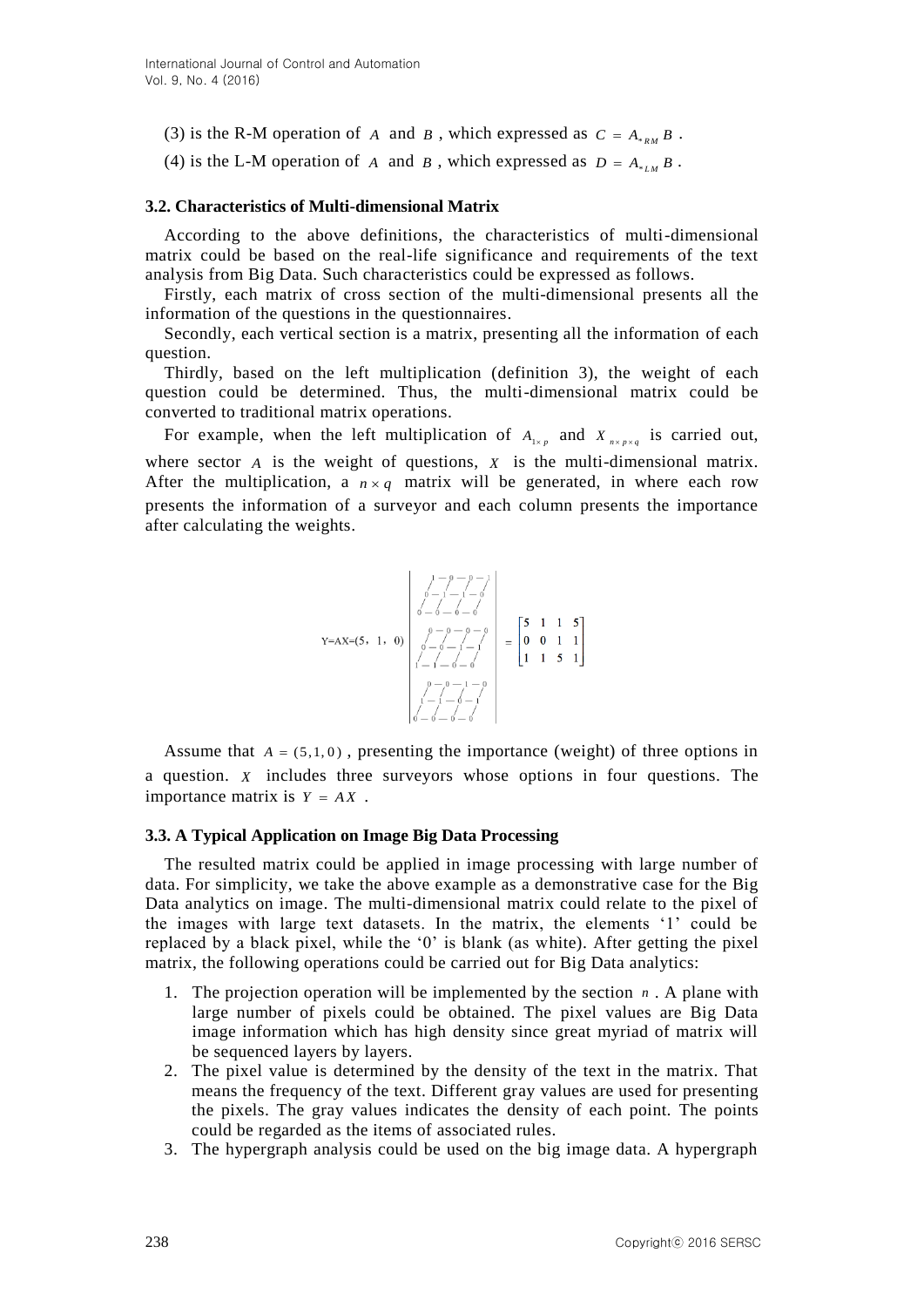is a generalization of a graph in which an edge can connect any number of vertices. Then the matrix in each layer can connect with another one through vertical connection. Such connection may reflect the association or relationship from large number of pixels. For example, the GIS remote sensing image with oceans or mountains.

4. Using a hyperedge which connects several attributes (pixels) for presenting the data, the big image data could be projected from top to down. The density of the projection implies the density of hyperedge. Thus, the hypergraph principle will reveal the hidden information from large number of text data from a big data image.

### **4. Experiments and Discussions**

The multi-dimensional matrix is tested by the large text datasets for a Big Data analytics so as to validate the feasibility and practicality of the proposed methodology. Four groups of text datasets are used for this purpose. Table 2 shows the four group text data with different dimensions.

| <b>Database</b> | <b>Datasets</b> | Data Volume | <b>Data Samples</b> | <b>Dimensions</b> |
|-----------------|-----------------|-------------|---------------------|-------------------|
| <b>UCI</b>      | Chess           | 1.17T       | 28056               |                   |
|                 | Solar Flare     | 21.6T       | 13896               |                   |
|                 | Connect-4       | 22.07T      | 67557               | 42                |
|                 | Plants          | 61.2T       | 22632               |                   |

**Table 2. Experiment Datasets**

The experiment environment is as follows: Computer with CPU Intel(R) Core<sup>TM</sup> i7-3770 @ 3.40GHz, RAM 16.0GB, system type: 64-bit Operating System with Windows 7 Professional.

Due to the characteristics of multi-dimensional matrix, we take the connect-4 datasets for example how the experiments are carried out and the text big data from online questionnaires could be analyzed. Firstly, due to the large dimensions of text data, projection operation has been used for reducing the dimension and establishing the hypergraph. Second, after reducing the dimension, the weight of each questions or options could be adjusted. Thirdly, the projection operation on surveyor dimension could be implemented. Thus, the amount of surveyors on each options could be obtained. Fourthly, a hypergraph with different points is formed. The hypergraph's points have different density. Figure 2 shows an example of the text connection with different dimensions at different support and confidence coefficient after the several steps processing.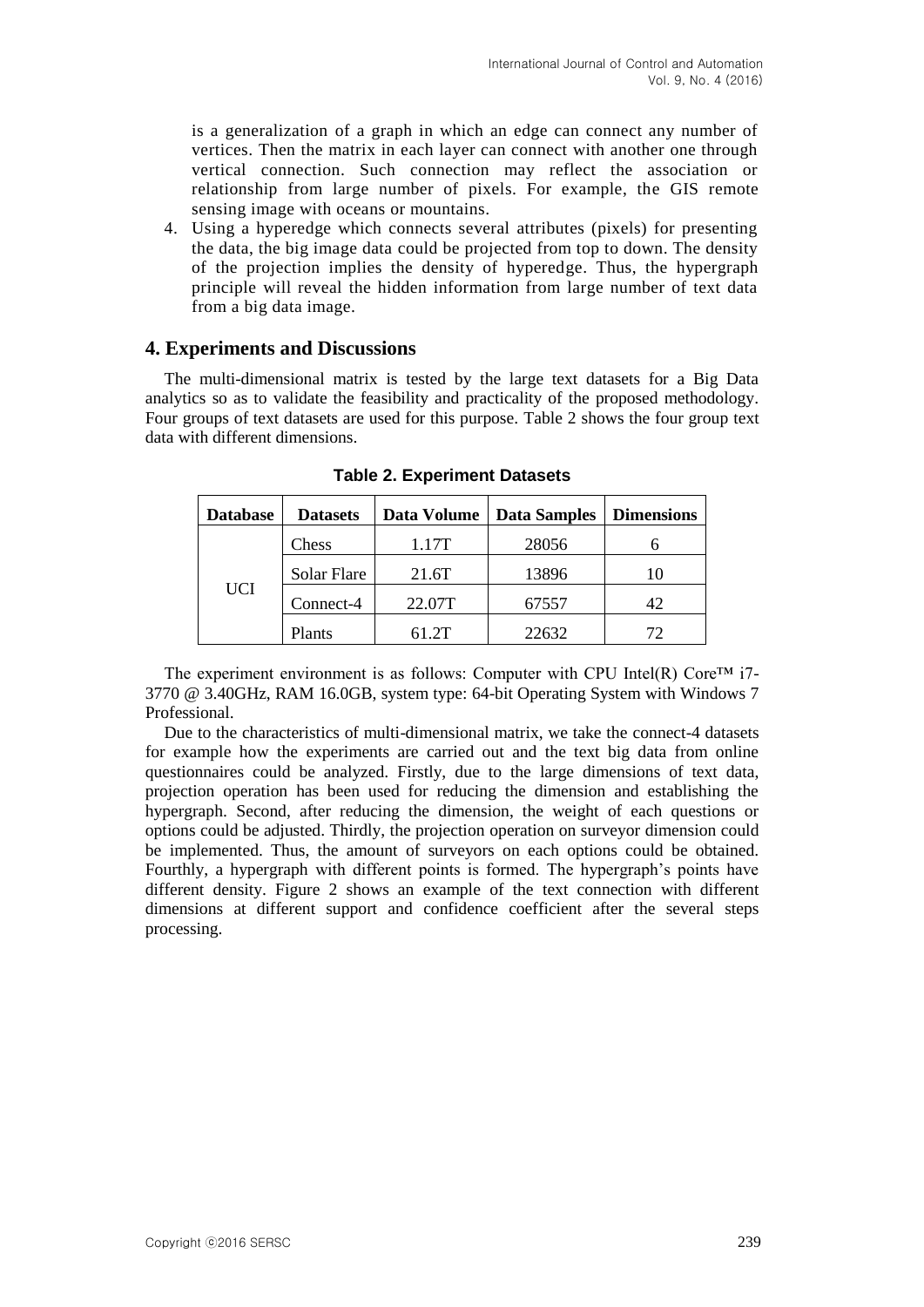

**Figure 2. A Demonstrative Example of Processing**

The multi-dimensional matrix approach has been compared with GA (Genetic Algorithm) and PSO (Partial Swarm Optimization) algorithm so as to test the efficiency and effectiveness of different approaches on analyzing the text datasets. Figure 3 presents the experimental results from the above four groups of datasets.





The three methods implemented on Chess and Solar Flare datasets will present different movement of the sufficiency as the iteration increases. Figure 3 (a) and (b) show the trends of sufficiency. As the dimensions of both datasets are 6 and 10, which are low dimensional dataset. As shown in the beginning, the sufficiency of multi-dimensional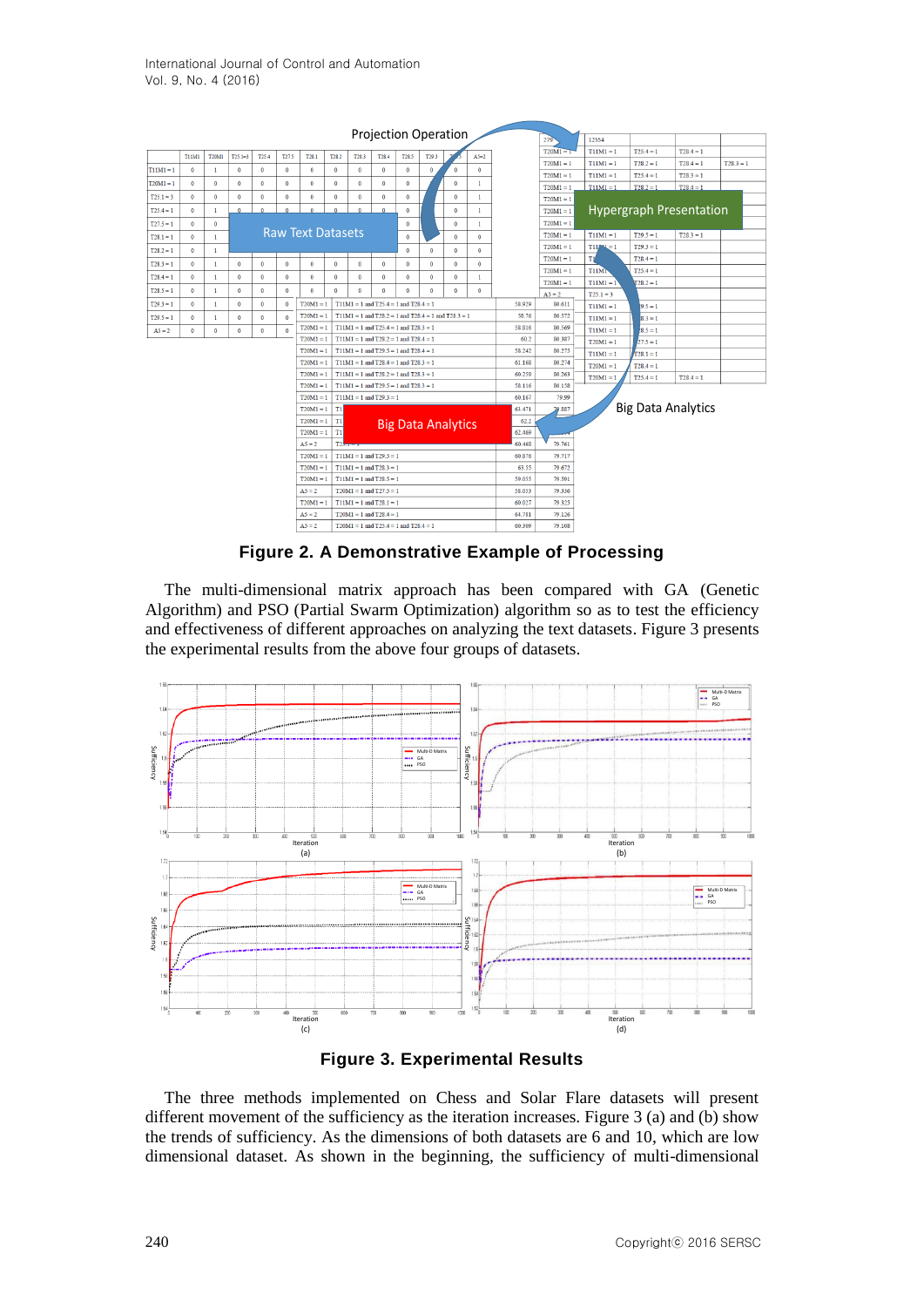matrix approach is lower than those of GA and PSO. At this stage, PSO has the best performance due to its optimization by having a population of candidate solutions, here dubbed particles, and moving these particles around in the search-space according to simple mathematical formulae over the particle's position and velocity. However, as the iteration increases, the proposed approach outperforms the other two. After 20 times iteration, the multi-dimensional matrix has the better performance in getting the sufficiency on both datasets.

Figure 3 (a) shows that the PSO has a bigger change than the other two approaches. At the first stage, the sufficiency increases sharply as the iteration from 0 to 220. After 220, the ratio increases stably. While, the proposed approach in this paper and GA are sharply increased at the very beginning. After that, the sufficiency is without change as the iteration increases.

Figure 3 (b) shows the same trends of multi-dimensional matrix approach and GA. But the PSO has a little difference. At the beginning, when the iteration from 0 to 50, the sufficiency from PSO is with no change. However, from 50 to 400, the sufficiency is sharply increased. Both (a) and (b) indicate that the GA is the worst approach that because GA takes more steps to carry out the analysis such as coding, decoding, crossover, *etc.*

Figure 3 (c) and (d) show the results from Connect-4 and Plants which have the dimensions 42 and 72, which are high dimensions. From the diagram, the trends from both (c) and (d) are similar. At the beginning, PSO has the best sufficiency from 0 to 10. After that, from 10 to 1000, the prosed multi-dimensional matrix approach significantly outperforms GA and PSO. That implies the proposed approach is capable of dealing with high dimension text datasets and get better analytics results.

| Approach       | Chess  | <b>Solar Flare</b> | <b>Connect-4</b> | <b>Plants</b> |
|----------------|--------|--------------------|------------------|---------------|
| Multi-D Matrix | 1322.2 | 1196.7             | 352153.6         | 671769.7      |
| GА             | 1852.5 | 1977.8             | 613601.4         | 898526.5      |
| PSO            | 1658.3 | 1587.6             | 469464.1         | 763765.8      |

**Table 3. Computational Results**

The computational costs are also examined in the experiments. Table 3 shows the time costs on the above data samples. It could be observed that the proposed approach has better computational cost than GA and PSO. For low dimension text dataset, GA has the worst performance on computational costs. That means, GA has to take more time to get the results. As the increasing of dimensions, the proposed approach has obvious advantages on computational costs. Take Connect-4 for example, the dimension is 42 which is a high dimensional big text datasets. The time cost is only 352153.6 unit of time, while GA takes 613601.4 which is more of about half the time cost and PSO takes 469464.1.

#### **5. Summary**

This paper introduces a Big Data analytics approach on large text datasets using a multi-dimensional matrix principle. The problem description is based on an online questionnaire system which carries out the survey. Several definitions are proposed for highlighting the characteristics of multi-dimensional matrix. Experiments have been implemented to validate the feasibility and practicality by comparing the proposed approach with GA and PSO.

Future research directions will be carried out from several aspects. Firstly, the matrix operation with different weights should be improved. In any survey system, AHP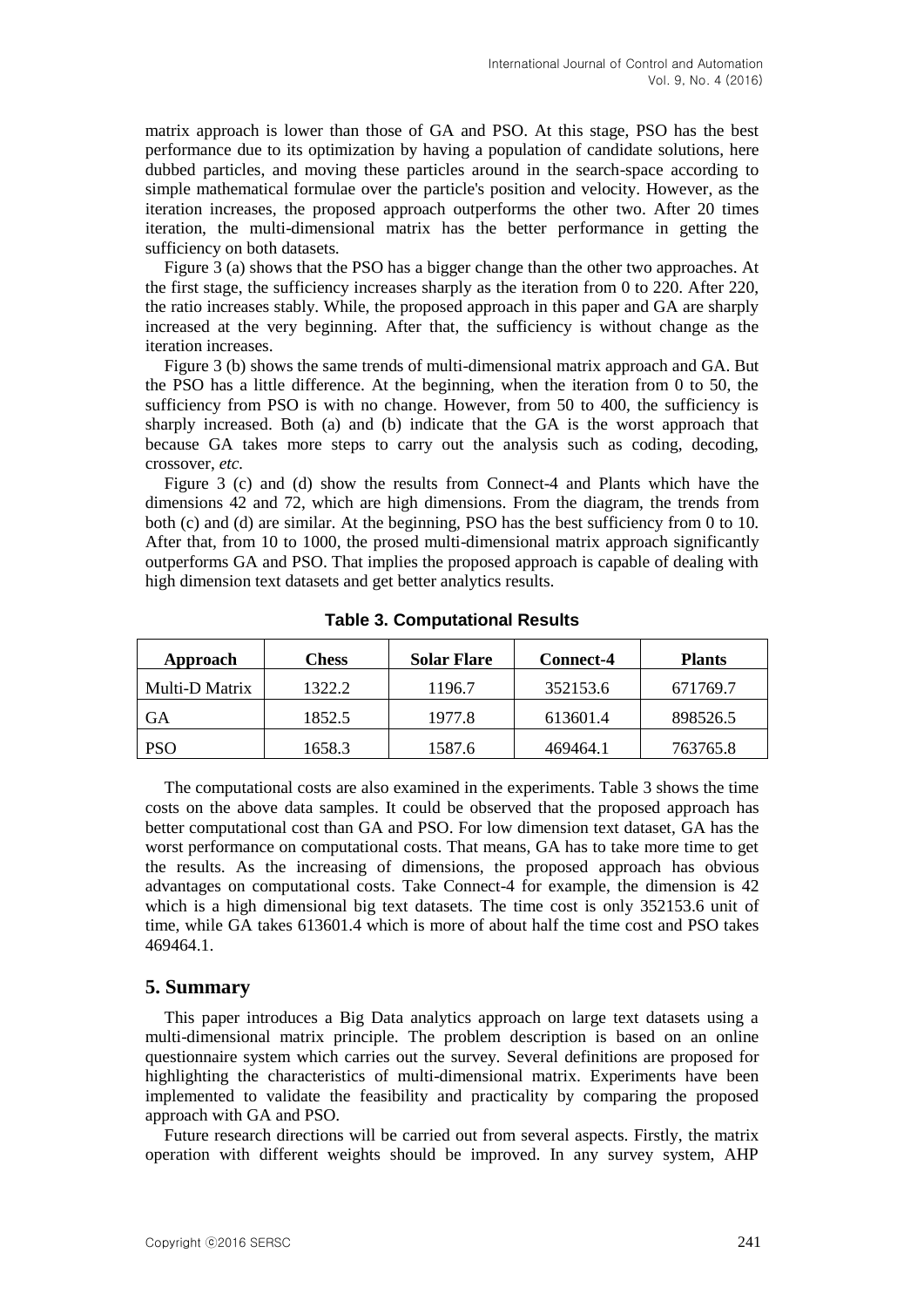(Analytic Hierarchy Process) could be used since AHP can analyze complex decisions based on mathematics and psychology. Secondly, the Big Data analytics approach could be extended into other application fields such as image processing, where image could be converted into texts. Additionally, Internet text from Facebook, Twitter, and Instagram could be carried by the proposed approach for mining more information and knowledge for analyzing different individual behaviors and habits. Thus, potential market margin could be explored.

### **References**

- [1] D. Zeng and R. Lusch, "Big Data Analytics: Perspective Shifting from Transactions to Ecosystems". IEEE Intelligent Systems, vol. 28, no. 2, **(2013),** pp. 2-5.
- [2] R. Y. Zhong, G. Q. Huang, S. L. Lan, Q. Y. Dai, C. Xu, and T. Zhang, "A Big Data Approach for Logistics Trajectory Discovery from RFID-enabled Production Data," International Journal of Production Economics, vol. 165, **(2015)**, pp. 260-272.
- [3] R. Y. Zhong, Q. Y. Dai, T. Qu, G. J. Hu, and G. Q. Huang, "RFID-enabled Real-time Manufacturing Execution System for Mass-customization Production". Robotics and Computer-Integrated Manufacturing, vol. 29, no. 2, **(2013)**, pp. 283-292.
- [4] S. Wilkes, "Some impacts of big data on usability practice". Communication Design Quarterly Review, vol. 13, no. 2, **(2012)**, 25-32.
- [5] R. M. Ward, R. Schmieder, G. Highnam, and D. Mittelman, "Big data challenges and opportunities in high-throughput sequencing. Systems Biomedicine", vol. 1, no. 1, **(2013)**.
- [6] R. Y. Zhong, Q. Y. Dai, K. Zhou, and X. B. Dai, "Design and Implementation of DMES Based on RFID". Proceeding of 2nd International Conference on Anti-counterfeiting, Security and Identification, Guiyang, **(2008)** August 20-23.
- [7] R. Y. Zhong, G. Q. Huang and Q. Y. Dai, "A Big Data Cleansing Approach for n-dimensional RFID-Cuboids". Proceeding of the 2014 IEEE 18th International Conference on Computer Supported Cooperative Work in Design (CSCWD 2014), Taiwan, **(2014)** May 21-23.
- [8] A. R. Syed, K. Gillela and C. Venugopal, "The Future Revolution on Big Data". International journal of Advanced Research in Computer and Communication Engineering, vo. 2,no. 6, **(2013)**, pp**.** 2446-2451.
- [9] R. Y. Zhong, G. Q. Huang, S. Lan, Q. Dai, T. Zhang, and C. Xu, "A two-level advanced production planning and scheduling model for RFID-enabled ubiquitous manufacturing", Advanced Engineering Informatics, vol. 29, issue 4, **(2015),** pp. 799-812.
- [10] S. Sellars, P. Nguyen, W. Chu, X. Gao, K. L. Hsu and S. Sorooshian, "Computational Earth Science: Big Data Transformed Into Insight". Eos, Transactions American Geophysical Union, vol. 94, no. 32, **(2013)**, pp. 277-278.
- [11] J. Elder IV and T. Hill, "Practical text mining and statistical analysis for non-structured text data applications," Academic Press. **(2012)**.
- [12] X. Qiu, H. Luo, G. Xu, R. Zhong, and G. Q. Huang, "Physical assets and service sharing for IoTenabled Supply Hub in Industrial Park (SHIP)", International Journal of Production Economics, vol. 159, **(2015)**, pp. 4-15.
- [13] J. Staš, D. Hládek, M. Pleva, and J. Juhár, "Slovak language model from internet text data Toward Autonomous, Adaptive, and Context-Aware Multimodal Interfaces," Theoretical and Practical Issues: Springer. **(2011)**, pp. 340-346.
- [14] F. Pasquale. Grand Bargains for Big Data: The Emerging Law of Health Information. Md. L. Rev., 72, 682-1039, **(2013)**.
- [15] G. Q. Huang, R. Y. Zhong, and K. L. Tsui, "Special issue on 'Big data for service and manufacturing supply chain management", International Journal of Production Economics. vol. 165, **(2015)**, pp. 172- 173.
- [16] R. Y. Zhong, G. Q. Huang, Q. Y. Dai, and T. Zhang, "Mining SOTs and Dispatching Rules from RFIDenabled Real-time Shopfloor Production Data", Journal of Intelligent Manufacturing, vol. 25, **(2014)**, pp. 825-843.
- [17] R. Y. Zhong, Z. Li, A. L. Y. Pang, Y. Pan, T. Qu, and G. Q. Huang, "RFID-enabled Real-time Advanced Planning and Scheduling Shell for Production Decision-making", International Journal of Computer Integrated Manufacturing, vol. 26, **(2013)**, pp. 649-662,.
- [18]R. Y. Zhong and G. Q. Huang, "RFID-enabled Learning Supply Chain: A Smart Pedagogical Environment for TELD, International Journal of Engineering Education", vol. 30, **(2014)**, pp. 471-482,.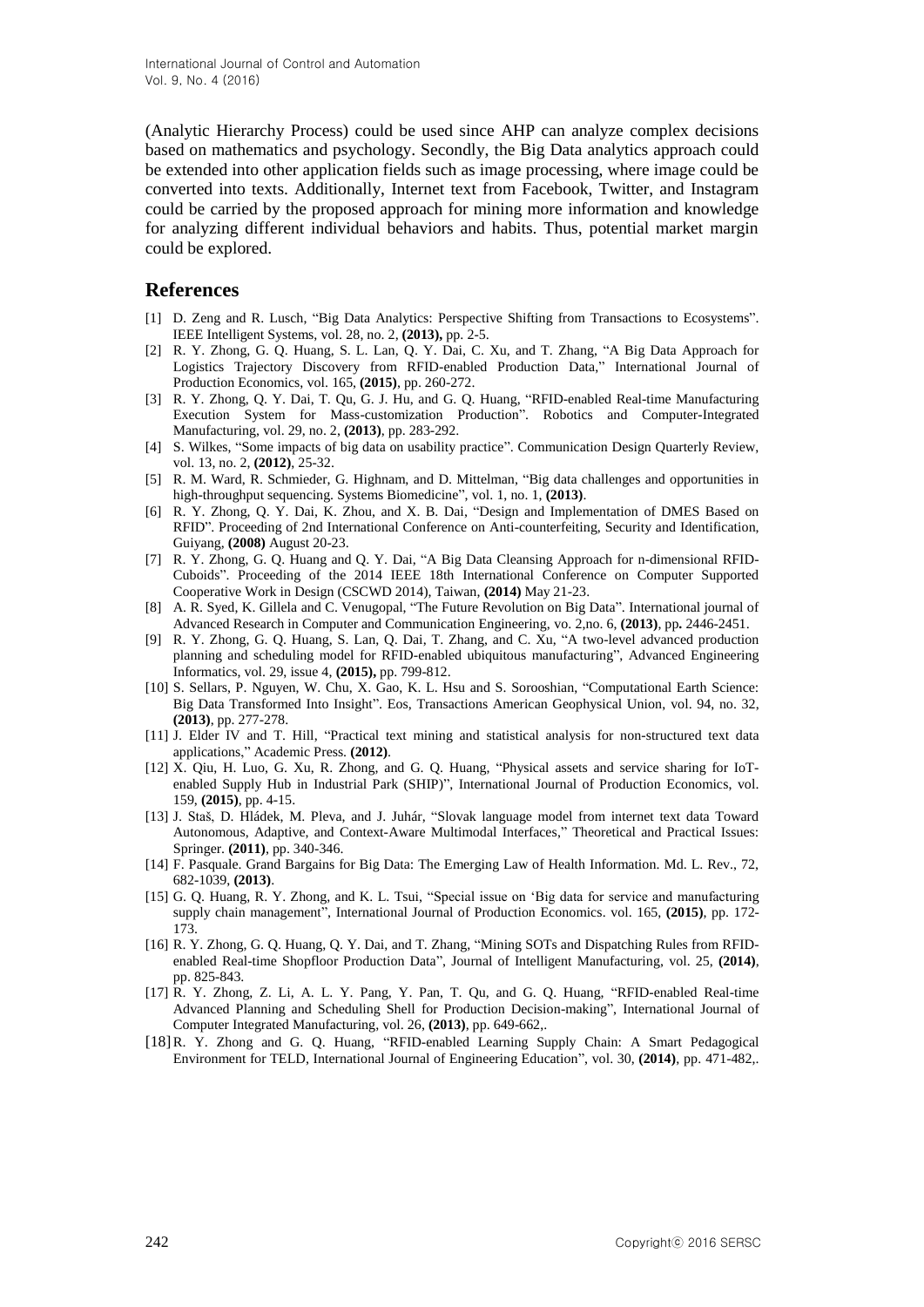# **Authors**



**Fan Linxiu**, she received bachelor's degree in Computer Science and Technology from Jiangxi Normal University 2003 and master degree in Computer Application from Huazhong University of Science and Technology. She is current a lecturer in Gannan Normal University. Her research interests are computer networks and computer applications such as Big Data Analytics. She has published several papers on journals and conferences.